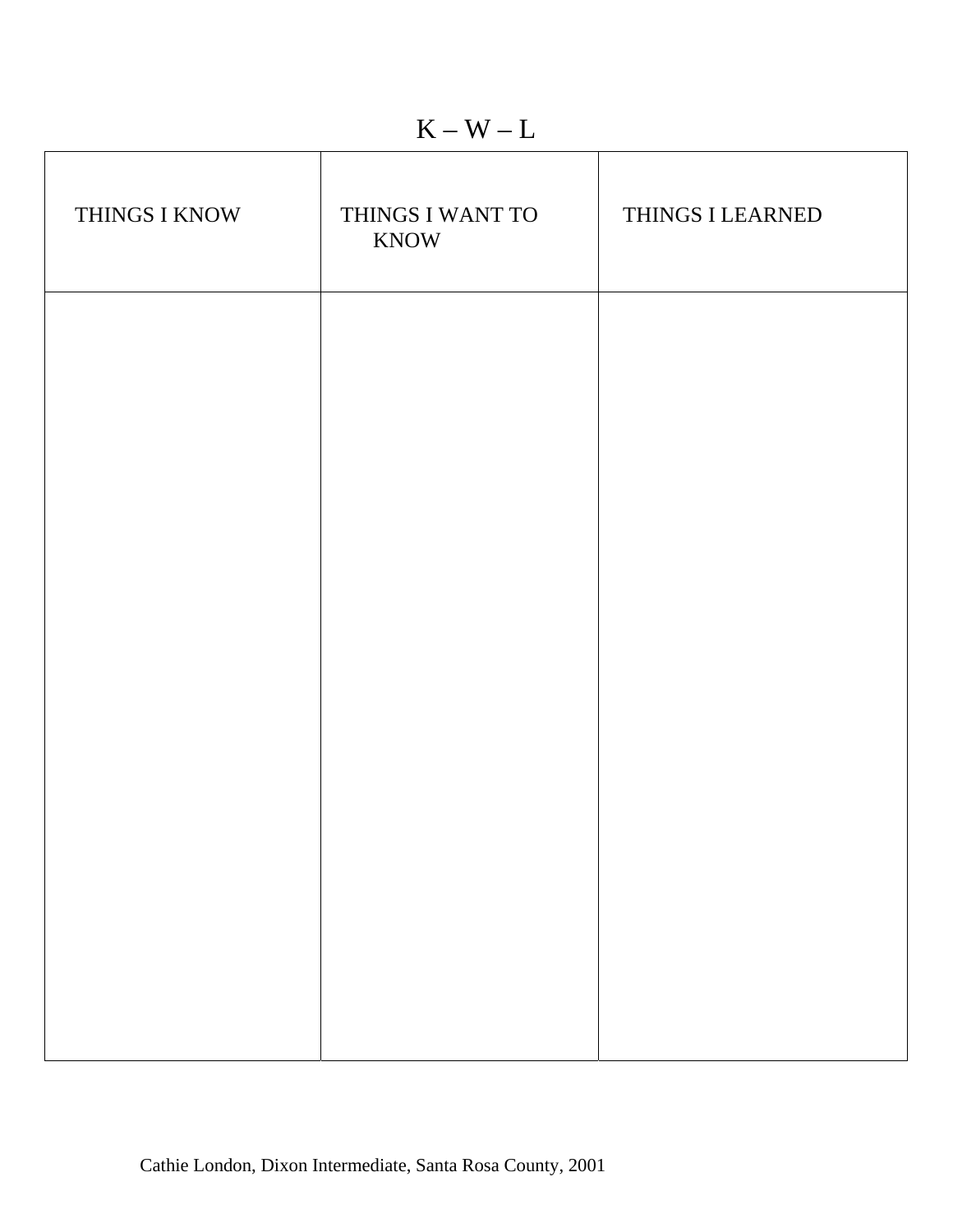## K – W – L CHECKLIST

Things I Know:

\_\_\_\_\_\_defines photosynthesis

\_\_\_\_\_defines chlorophyll

\_\_\_\_\_\_explains the process of photosynthesis

\_\_\_\_\_\_uses the terms carbon dioxide, water, sunlight, sugar, and oxygen

Things I Want to Learn:

\_\_\_\_\_\_lists three things they hope to learn from the demonstration

Things I Learned:

\_\_\_\_\_\_orange and yellow color is always present in the green leaf

\_\_\_\_\_\_chlorophyll masks the orange and yellow color

\_\_\_\_\_\_chlorophyll begins to disappear as the days get shorter

\_\_\_\_\_\_the tree begins to "shut down" for the winter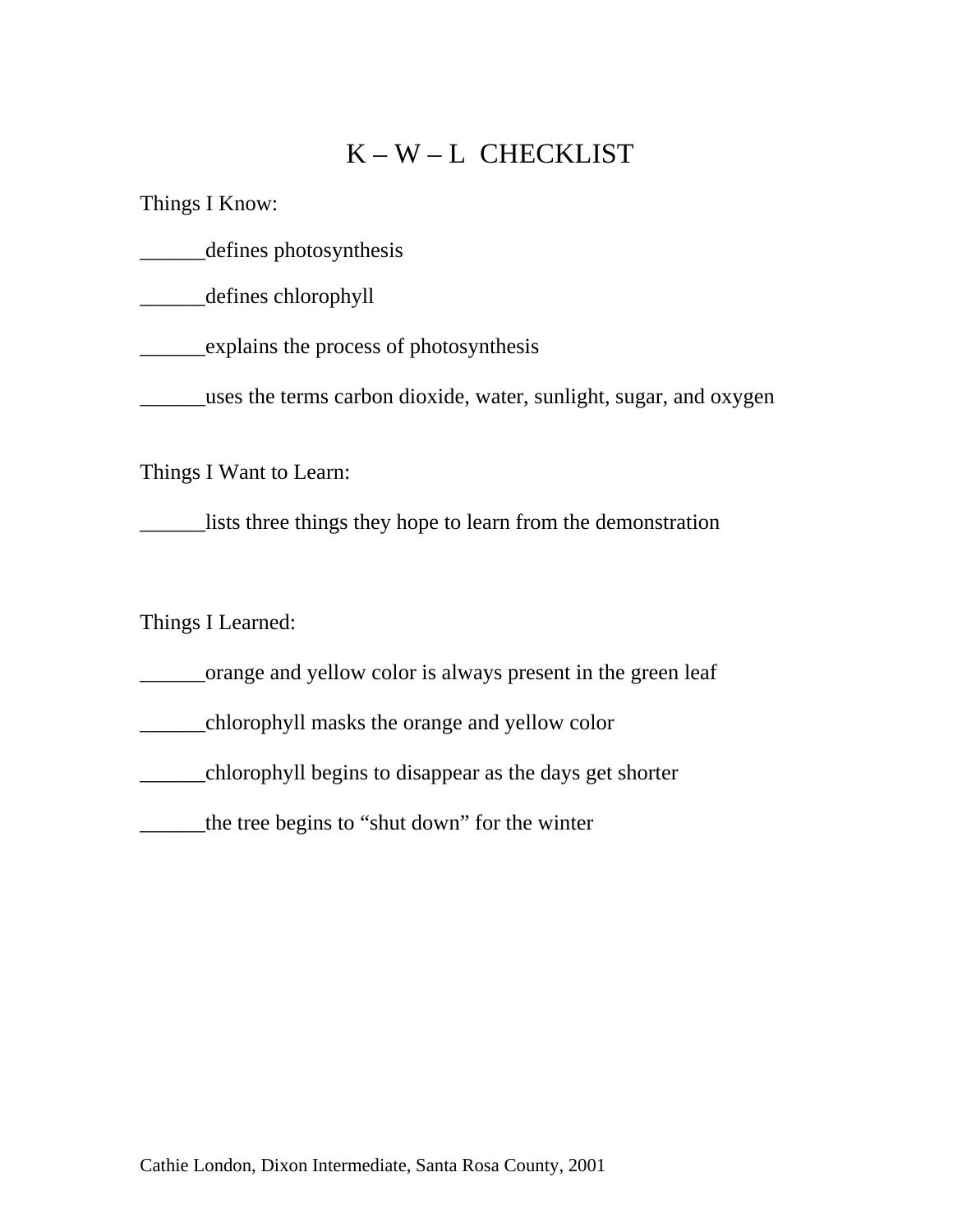## MY NATIVE AMERICAN LEGEND

Star gazing hunters from the little brave's tribe killed the Great Bear (a constellation) in the fall. This caused the bear's blood to drip on the forest and turn many of the trees red. Other trees turned yellow from the fat that dripped out of the kettle as the hunter cooked the bear meat. All rejoiced from the miracle that had occurred.